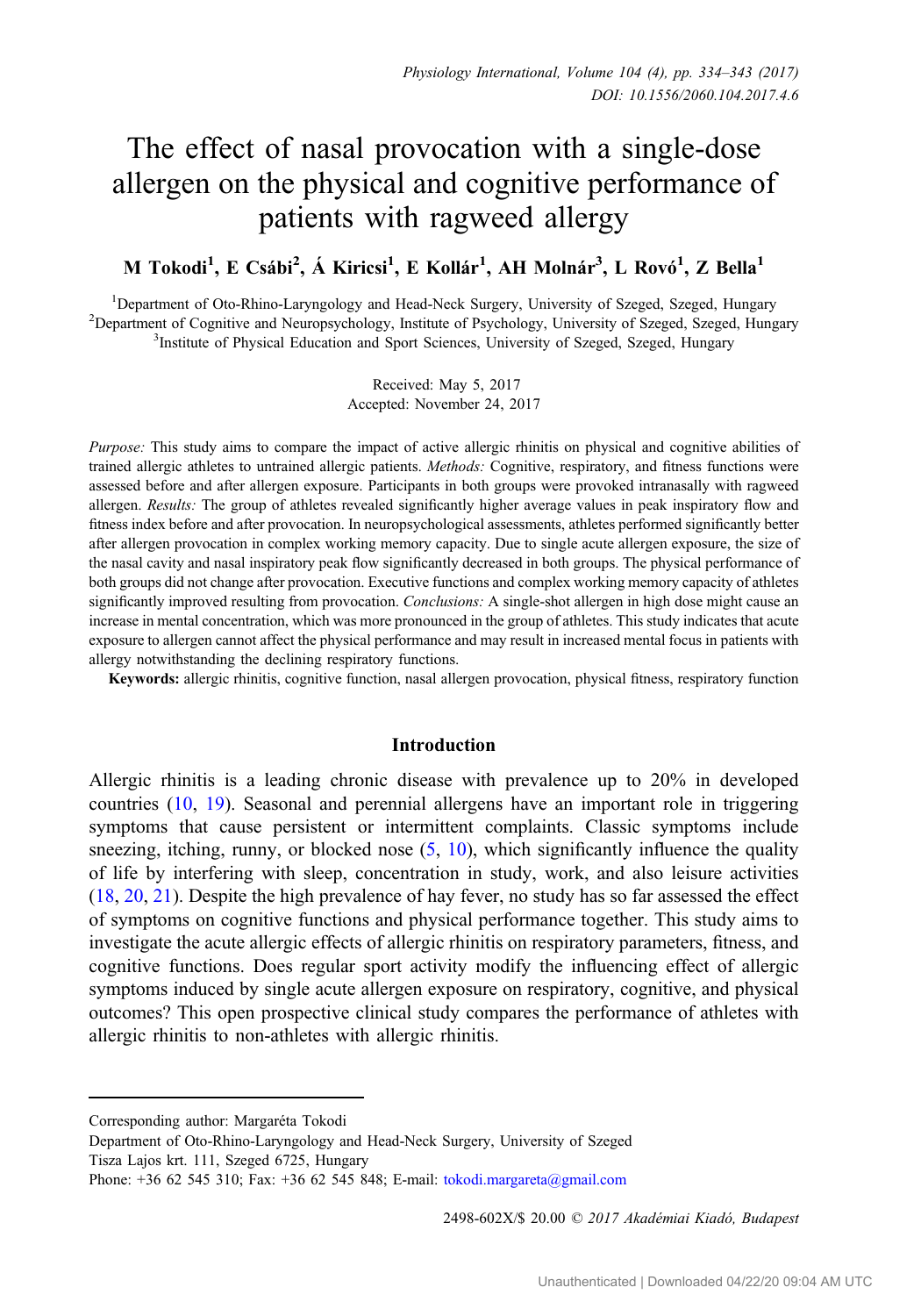The relevant literature according to the correlation between sports and allergy shows that physical exercise improves the symptoms of allergic rhinitis, including the decrease in nasal blockage as a characteristic improvement  $(1, 12, 30)$  $(1, 12, 30)$  $(1, 12, 30)$  $(1, 12, 30)$  $(1, 12, 30)$ . In addition, sports, such as longdistance running or swimming, may not only decrease airway resistance but also improve endurance and lung capacity  $(1, 12)$  $(1, 12)$  $(1, 12)$  $(1, 12)$ . A large number of studies on the effect of sports on cognitive functions have found that regular physical exercise has a beneficial effect on nervous system functions, thus on a range of cognitive functions including attention, executive functions, short-term memory, decision-making, and locomotor functions [\(8](#page-7-0), [11](#page-7-0), [16](#page-8-0), [24](#page-8-0), [25](#page-8-0), [31](#page-8-0), [40](#page-9-0)).

There are also a limited number of studies on the effect of allergic symptoms on cognitive functions often providing conflicting results. Some of these studies have found no changes in certain cognitive functions, such as verbal and visual memory, the speed of information processing ([19\)](#page-8-0), and attention processes between healthy people and people with allergy  $(7, 10)$  $(7, 10)$  $(7, 10)$  $(7, 10)$ . Kremer et al.  $(19)$  $(19)$  explained these results by suggesting that people with allergy put more mental effort into carrying out the tasks, which compensates for the decline in certain cognitive areas. In contrast, there are studies that report decreased attention capacity and information processing ability [\(15](#page-8-0), [23](#page-8-0), [29](#page-8-0)), a functional decline in short-term and verbal memory  $(22, 38)$  $(22, 38)$  $(22, 38)$  $(22, 38)$  $(22, 38)$ , slower decision-making, and locomotor functions in people with allergy compared with non-allergic control groups [\(23](#page-8-0)). Wilken et al. [\(39](#page-9-0)) compared groups with symptomatic versus non-symptomatic allergy and found that symptoms decrease vigilance, which results in attention capacity and working memory disorders, as well as increased reaction time. According to Blank and Remschmidt [\(4](#page-7-0)), allergy affects cognitive functions by the allergy-induced inflammation reaction, which interferes with neural activity and this, in turn, influences the function of the central nervous system and the peripheral nervous system. Marshall et al. [\(23](#page-8-0)) concur and add that allergy symptoms decrease concentration and motivation, increase anxiety and emotional distress, and also lead to mental exhaustion and mood disorders. Allergy symptoms together initiate biochemical changes that have a direct effect on the function of the central nervous system. In addition, some authors suggest that it is the antihistamine used for the treatment of allergy that causes cognitive function deficits [\(17](#page-8-0), [32](#page-8-0)), whereas other studies suggest that antihistamine treatments decrease vigilance  $(7, 34)$  $(7, 34)$  $(7, 34)$  $(7, 34)$ .

This study was motivated by the low number and conflicting results of studies published so far and our aim was to assess the effects of allergic rhinitis on breathing parameters, fitness, and cognitive functions in athletes.

#### Materials and Methods

We enrolled 35 participants in the study, but due to unpleasant symptoms, several of them did not undertake the tests after nasal provocation. Finally, a total of 14 subjects with ragweed allergy including five women and nine men completed the whole examination and their results were analyzed. The group of athletes (average age:  $42.14 \pm 5.98$  years; average time spent in education:  $18.57 \pm 4.92$  years) consisted of seven subjects who did regular training at least five times (7.5 h) a week. The control group also consisted of seven untrained subjects (average age:  $42.29 \pm 5.76$  years; average time spent in education:  $18.14 \pm 1.67$  years). The two groups were matched in age and level of education. The subjects involved in the study had allergic rhinitis confirmed by specific immunoglobulin E or prick test and showed moderate to medium symptoms to ragweed in the allergy season. Each subject was informed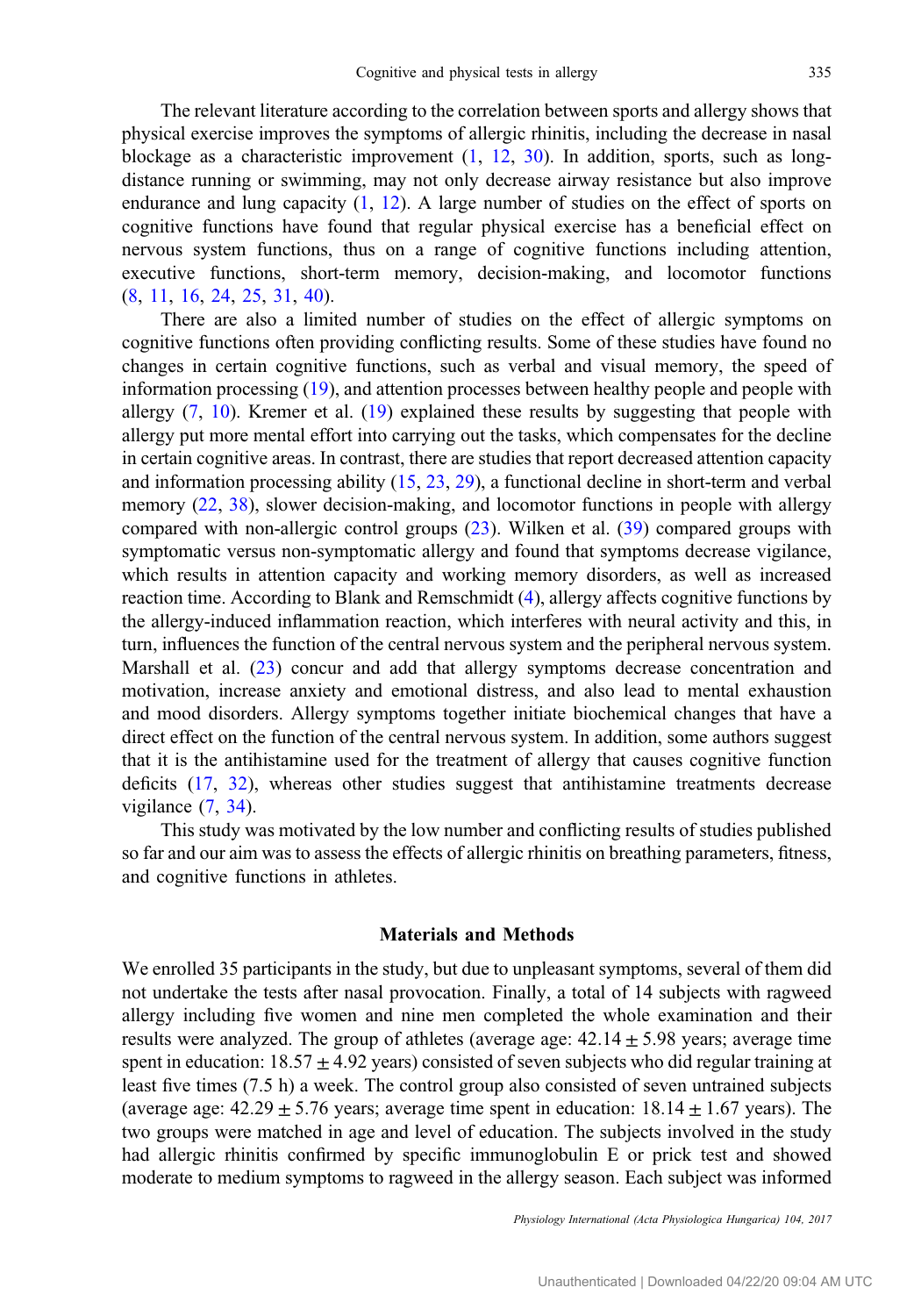about the purpose and the outline of the study, and signed an informed consent. Ethical regulations were adhered throughout the study. The ethics approval of this study is granted by the Regional and Institutional Human Medical Biological Research Ethics Committee, Clinical Research Coordination Center, University of Szeged (ethical license no. 3368, File no. 43/2014).

The study was carried out in a pollen-free period of the year at the Department of Oto-Rhino-Laryngology and Head-Neck Surgery of the University of Szeged. Each participant was tested on two occasions; first at baseline with no symptoms and then, on a second session, immediately after allergen-specific nasal provocation. Nasal provocation was performed using ragweed allergen (Stallergenes, France) at a dose of 0.2 ml of 30 IR/ml for each nostril. Both sessions took around 90 min for each subject, and respiratory functions were measured first, followed by neuropsychological functions, and finally fitness indicators.

# Assessment of respiratory functions

Acoustic rhinometry (AR) (GM Instruments, UK) is an objective measurement based on the sound reflection of the nasal cavity. It is a static respiratory function test to assess nasal cavity volumes in the range of 0–7 (AR vol. 0–7) and 2–5 cm<sup>3</sup> (AR vol. 2–5) from the nostrils [\(3](#page-7-0)). Dynamic respiratory function tests included nasal inspiratory peak flow [NIPF (L/min)] measurement (Clement Clarke, UK) ([27\)](#page-8-0). Lung volume and its changes compared with time [forced expiratory volume in 1 s –  $FEV_1(L)$ ] and airflow [peak inspiratory flow – PIF (L/s)] were monitored by spirometry (Thor Laboratories, Hungary). From the test values, we could infer the width or stenosis of the airways [\(35](#page-8-0)).

#### Assessment of fitness index

The Harvard step test (HST), a relatively well-known test in this area, was used for the objective assessment of physical fitness. The test involved the subject stepping up and down a platform at a rate of 120 steps/minute for 5 min. After this exercise had been completed, the subject's pulse rate was measured at  $1-1.5$ ,  $2-2.5$ , and  $3-3.5$  min. The fitness index was calculated using the following equation: time of exercise in seconds  $\times$  100/sum of pulses  $\times$  2. Guiding values are summarized in a standard table [\(2](#page-7-0)).

#### Assessment of cognitive functions

To map the neuropsychological functions of the brain, we used tests that covered all of its function areas and were able to indicate minor alterations.

Executive functions were assessed using letter and semantic fluency tests, where the participant had to list as many words as possible either beginning with a specified letter (letter fluency) or from a specified category (semantic fluency) in 60 s ([37\)](#page-8-0). In our experiment, in the case of letter fluency, we used letter "t" before the provocation and letter "k" after the provocation. In case of semantic fluency, we used "animal" category before the provocation and "food products" category after the treatment. We measured the number of correct words, the perseverations, and errors both in letter and semantic fluency tasks.

The verbal component of short-term memory was tested using a digit span test, in which the subjects had to repeat a growing list of numbers in a predefined order  $(36)$  $(36)$ . Complex working memory capacity was measured by a backward digit span, in which subjects again had to repeat an increasing list of numbers, but this time in reverse order. Each digit span test consisted of four series and the subjects had to repeat at least two of them correctly to proceed to the next span. The shortest span consisted of three items, the longest contained nine items,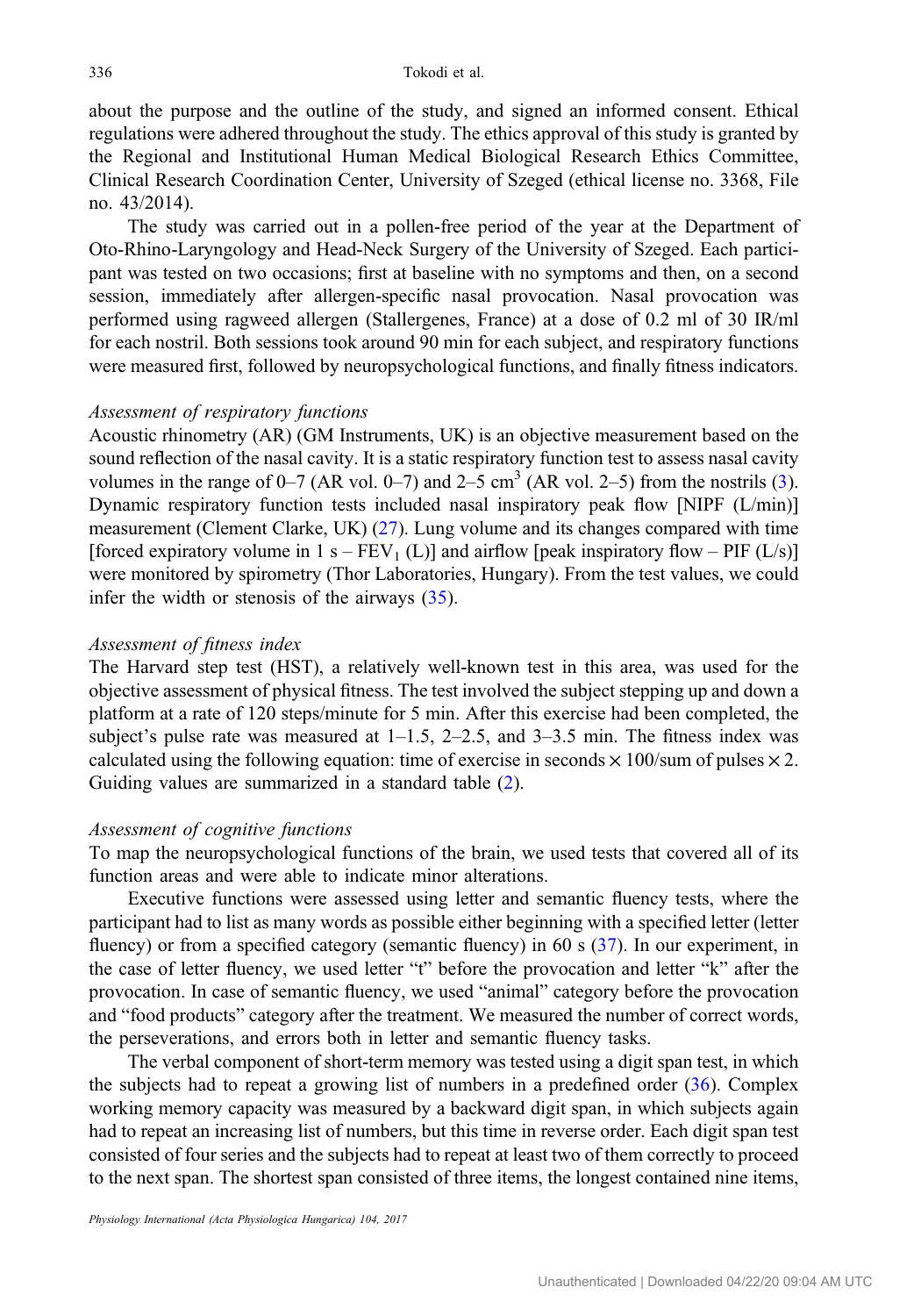<span id="page-3-0"></span>and only the correctly repeated ones were accepted. The short-term verbal and complex memory capacity of the subject was defined as the longest span that the subject could repeat correctly [\(36](#page-8-0)). The visual component of the short-term memory was tested using a Corsi block-tapping test, which involves tapping 2-cm-diameter cubes randomly fixed on a black board in the sequence shown by the researcher. Each span consisted of four series and the subject had to repeat at least two of them correctly to proceed to the next span. The shortest span consisted of three items, the longest contained nine items, and only the correctly repeated ones were accepted. The short-term visual span of the subject was defined as the longest span that the subject could repeat correctly  $(36)$  $(36)$ .

The level of anxiety was assessed using Spielberger's State-Trait Anxiety Inventory (STAI) that measures the level of both state anxiety and trait anxiety. The subjects had to assess on a scale of 1–4 how each statement characterizes them ([33\)](#page-8-0).

## Statistical analysis

The SPSS 22.0 Statistics software was used throughout the study. The average values of the two groups were compared using the two-sample t-test and the two testing sessions were separately compared in each group using the paired t-test. Data are reported as means  $\pm$  SD.

#### Results

## Baseline measurements

At baseline, there is a significant difference between the trained athlete and the untrained group in the HST (Fig. 1) and P[I](#page-4-0)F values (Table I). No significant differences were found between the two groups for the other respiratory parameters or neuropsychological functions.

## Measurements after provocation

Following nasal provocation, the two groups showed no differences in the parameters of nasal cavity volume in both ranges (Table [I](#page-4-0)). However, there is a significant difference in PIF values in favor of the athlete group. Unsurprisingly the lung capacity results of the athlete group were significantly higher (Table [I](#page-4-0)).

The two groups showed similar results for NIPF, because nasal provocation caused severe swelling of the nasal mucosa that blocked nasal airflow totally in both groups following nasal provocation (Table [I](#page-4-0)).



Fig. 1. Fitness index of allergic athletes versus non-athletes based on Harvard step test (HST). #Significant difference versus the control  $(p < 0.05)$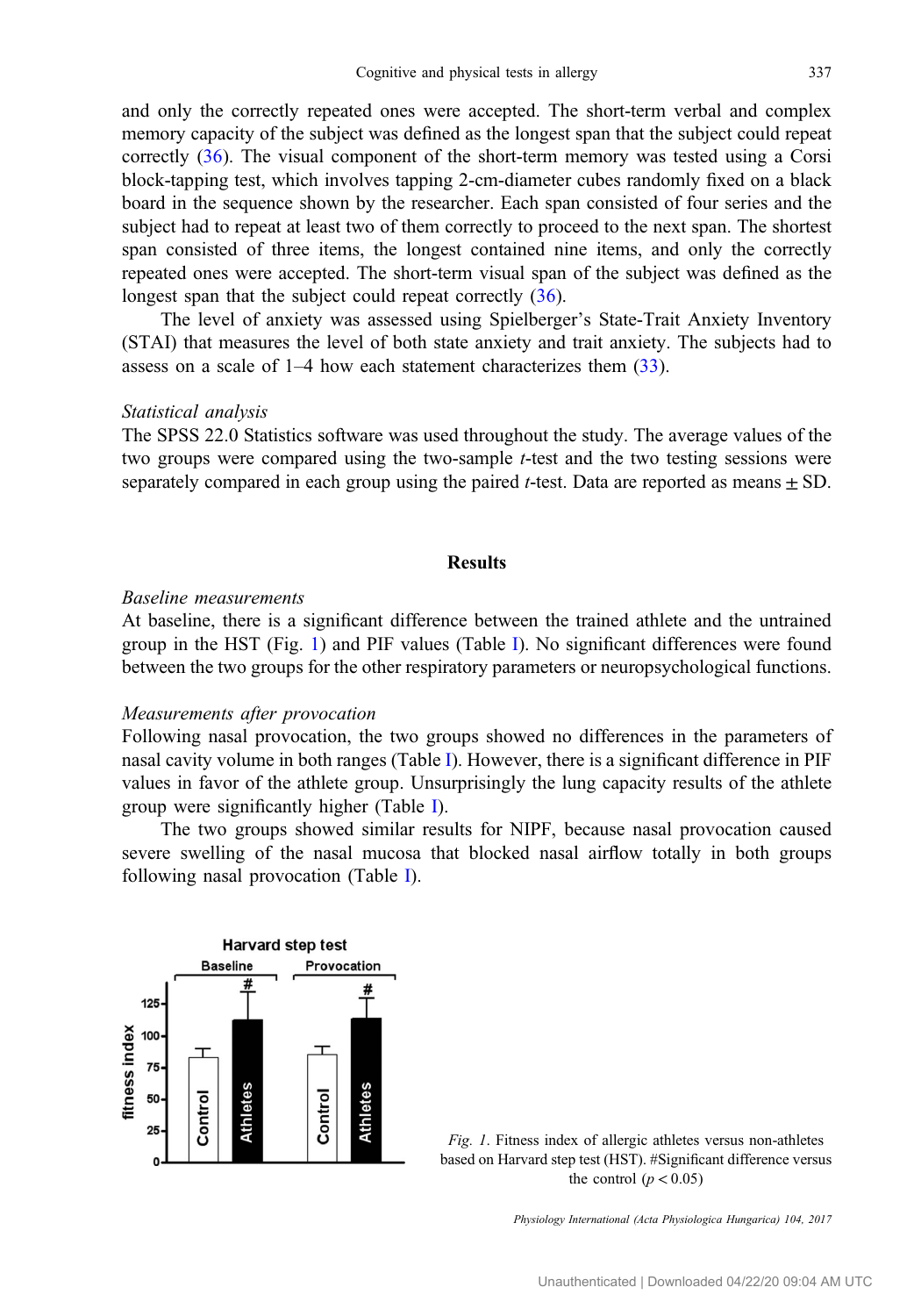<span id="page-4-0"></span>

|                                        | <b>Baseline control</b> | <b>Baseline athletes</b> | Provocation<br>control  | <b>Provocation</b><br>athletes |
|----------------------------------------|-------------------------|--------------------------|-------------------------|--------------------------------|
| AR vol. $2-5$ (cm <sup>3</sup> )       | $8.96 \pm 3.13$         | $9.29 \pm 2.72$          | $2.46 \pm 1.17^{\rm a}$ | $3.26 \pm 1.7^{\rm a}$         |
| AR vol. $0-7$ (cm <sup>3</sup> )       | $24.32 \pm 5.77$        | $25.61 \pm 6.82$         | $9.85 \pm 2.66^{\circ}$ | $13.11 \pm 3.76^{\circ}$       |
| $NIPF$ ( $L/min$ )                     | $115.71 \pm 71.08$      | $183.57 \pm 95.51$       | $0.00 \pm 0.00^a$       | $0.00 \pm 0.00^a$              |
| $FEV_1(L)$                             | $3.43 \pm 1.08$         | $4.13 \pm 0.78$          | $3.21 \pm 0.78$         | $4.13 \pm 0.66$                |
| PIF(L/s)                               | $3.87 \pm 1.54$         | $7.89 \pm 2.69^{\rm b}$  | $3.53 \pm 1.22$         | $7.24 \pm 1.93^b$              |
| Letter fluency/all<br>words (points)   | $16.43 \pm 4.27$        | $21.43 \pm 8.12$         | $14.00 \pm 6.32$        | $19 \pm 5.19$                  |
| Letter fluency/<br>repetition (points) | $0.14 \pm 0.37$         | $0.57 \pm 0.97$          | $0.29 \pm 0.48$         | $0.14 \pm 0.37$                |
| Letter fluency/error<br>(points)       | $0.29 \pm 0.48$         | $0.29 \pm 0.48$          | $0.00 \pm 0.00$         | $0.43 \pm 0.53$                |
| STAI/state (points)                    | $34.14 \pm 4.52$        | $39.43 \pm 14.09$        | $38.86 \pm 9.31$        | $37.71 \pm 6.37$               |
| STAI/trait (points)                    | $40.57 \pm 8.79$        | $42.33 \pm 5.24$         | $41.71 \pm 5.05$        | $39.33 \pm 7.63$               |

Table I. Results of respiratory and cognitive tests (mean  $\pm$  SD)

AR vol. 2–5, nasal cavity volume from 2 to 5 cm<sup>3</sup>; AR vol. 0–7, nasal cavity volume from 0 to 7 cm<sup>3</sup>. AR: acoustic rhinometry; NIPF: nasal inspiratory peak flow; FEV<sub>1</sub>: forced expiratory volume in 1 s; PIF: peak inspiratory flow; STAI: Spielberger's State-Trait Anxiety Inventory. <sup>a</sup>Significant difference versus the baseline ( $p < 0.05$ ).

<sup>b</sup>Significant difference versus the control ( $p < 0.05$ )

Assessment of physical fitness in the two groups following nasal provocation revealed that the average value of the fitness index is significantly higher in the athlete group (Fig. [1](#page-3-0)).

No significant differences were found between the two groups in the results of letter fluency tests that measure executive functions. Letter fluency tests revealed a tendential difference in the error rate of the two groups, as athletes made errors while no errors were made in the control group (Table I). Of all tests assessing the components of the working memory, only the results of the backward digit span test (measuring complex working memory capacity) showed a significant difference in favor of the athletes (Fig. [2\)](#page-5-0). However, following nasal provocation, both groups scored the same result on the digit span test that measures verbal short-term memory. The Corsi block-tapping test, which assessed the visual component of short-term memory, also failed to provide significant differences between the two groups (Fig. [2](#page-5-0)).

STAI test revealed no significant differences between the two groups either for state or trait anxiety levels (Table I).

# Performance of the groups before and after provocation

The athlete group showed significant differences in the values of nasal respiration indicators [AR vol. 2–5; vol. 0–7 (Table I); NIPF (Table I)] measured in the first and second sessions. This indicates that provocation caused nasal congestion. There were no significant differences in lung capacity or fitness parameters between measurements at baseline or after nasal provocation. As for cognitive indicators, significant differences between the two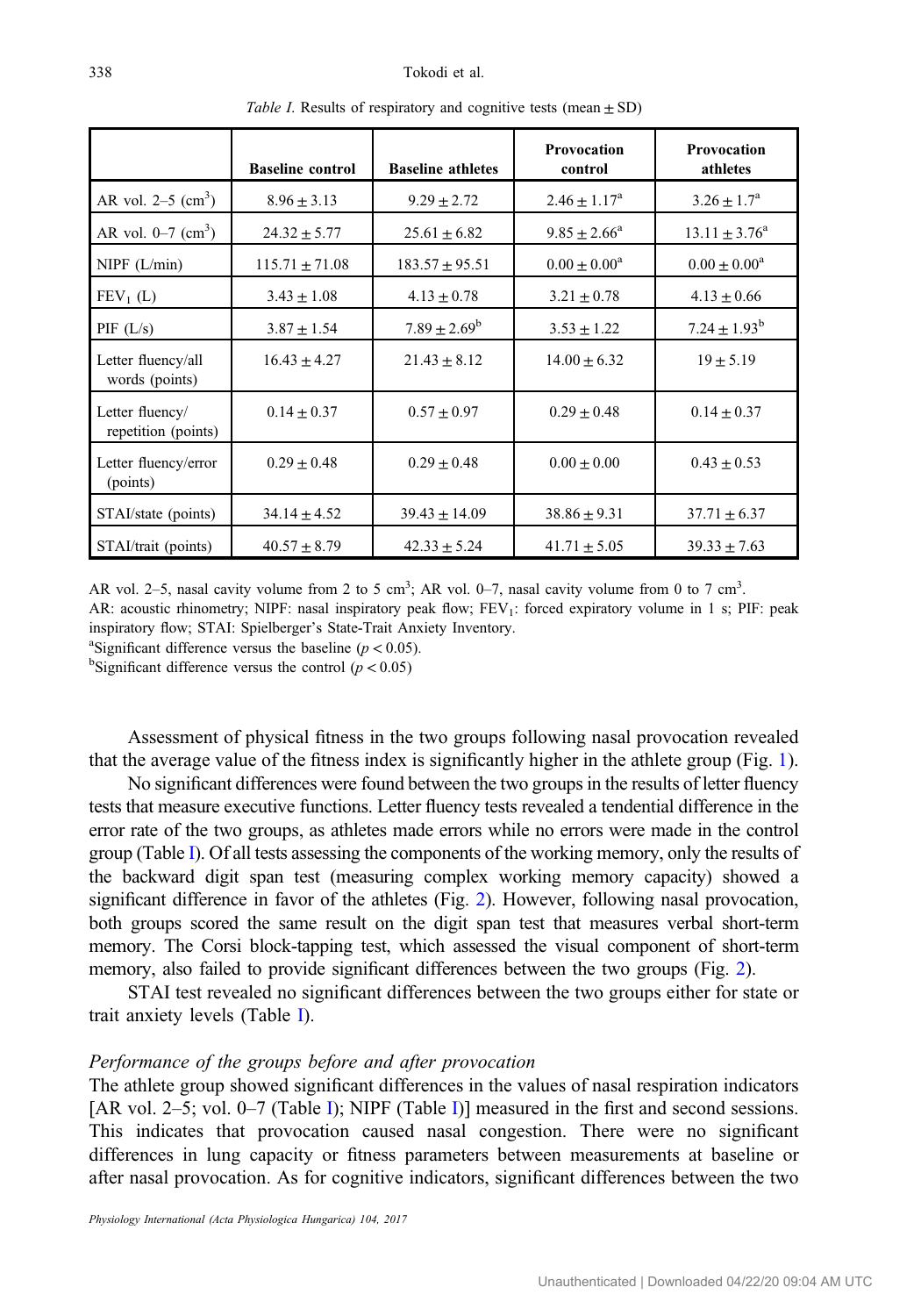<span id="page-5-0"></span>



sessions were only found for semantic fluency (the total number of all words) (Fig. 3) and the performance of complex working memory (backward digit span) (Fig. 2) with the athletes performing better following provocation in both tests.

Comparison of results from the two sessions showed no additional significant differences for the remaining cognitive function tests or tests for anxiety levels.

Comparison of control group values measured in the first and second sessions revealed significant differences in the same parameters as in the athlete group; namely, in the rate of AR (Table [I](#page-4-0)) in both ranges and NIPF (Table [I\)](#page-4-0). There were no significant differences in lung capacity (Table [I\)](#page-4-0), fitness index (Fig. [1](#page-3-0)), or cognitive functions (Table [I](#page-4-0), Figs 2 and 3).

## Discussion

The aim of this study was to assess the effects of allergic rhinitis on respiration parameters, fitness, and cognitive functions, and also to see whether regular exercise helps develop



Fig. 3. Results of semantic fluency tests of allergic athletes and non-athletes. \*Significant difference versus the baseline  $(p < 0.05)$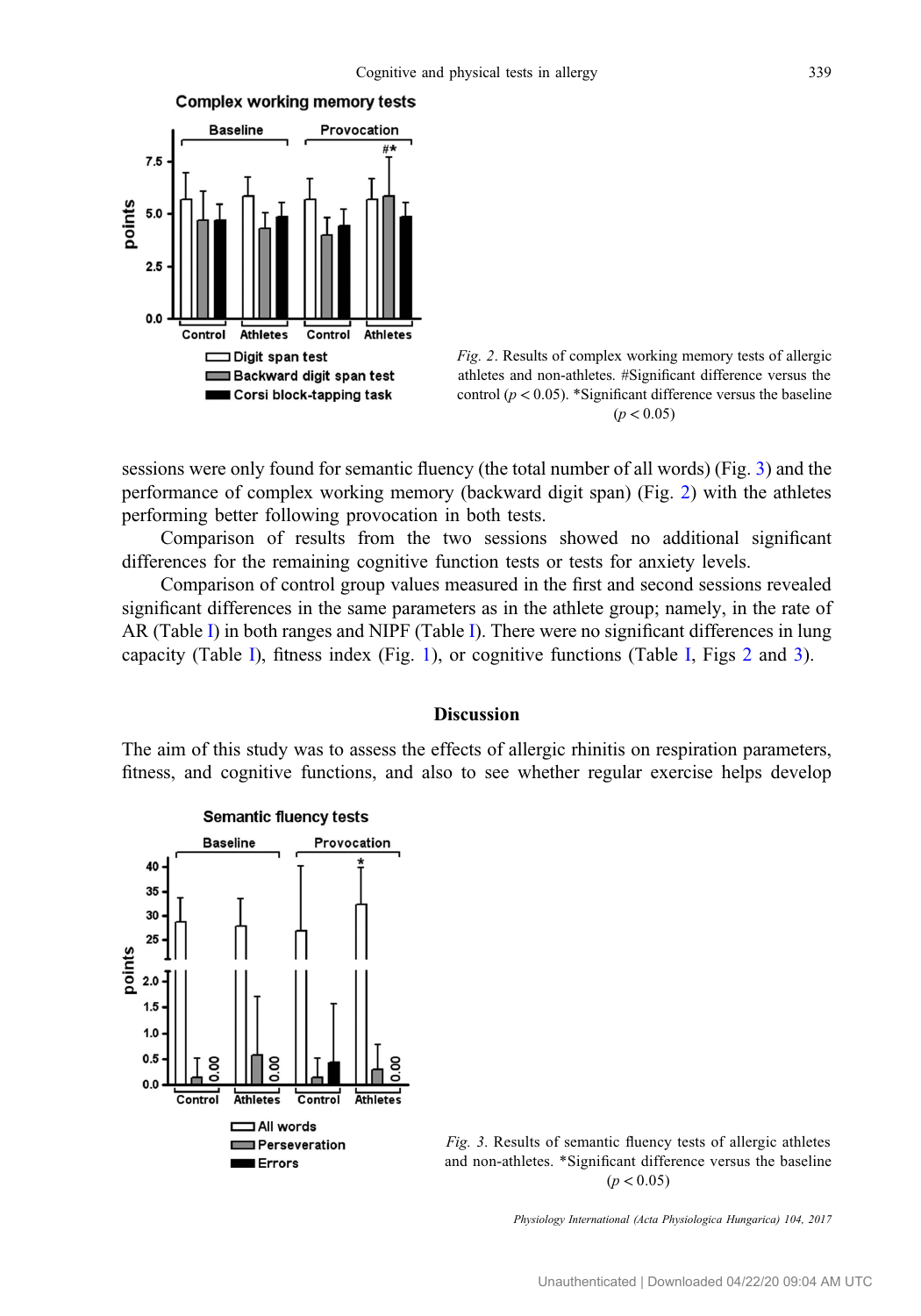resistance against the symptoms. To address these questions, we compared the performance of athletes to non-athletes. The results show a significant difference in fitness indicators and lung capacity between the group of athletes with allergy and the allergic control group before nasal provocation. The athletes performed better in the fitness test and showed higher lung capacity values than the control group. Following nasal provocation, the athletes also showed significantly better lung capacity and fitness indicator values than the control group. In terms of cognitive functions, significant difference was only measured in the performance of the complex working memory with higher scores observed in the group of athletes.

Our results show that the allergic athletes scored higher for fitness indicators and lung capacity in both assessment sessions, which is probably explained by the fact that they are in better physical condition. The two groups showed no differences in cognitive functions before nasal provocation; therefore, this sample does not confirm the claim of Hotting and Roder [\(13](#page-8-0)) that regular physical exercise has a beneficial effect on cognitive functions. Our results are similar to Jacobson and Matthaeus's [\(14](#page-8-0)) findings, who could not detect differences in executive functions, general intelligence, and the mental processing speed between athletes and non-athletes.

No decline in performance was found in either group following nasal provocation, which is in agreement with studies that also found no differences in cognitive functions between subjects with or without allergic symptoms [\(10](#page-7-0), [19,](#page-8-0) [30](#page-8-0)). Hartgerink-Lutgens et al. [\(10](#page-7-0)) explain this by stating the idea that experiencing a decline in the performance of people with allergy is subjective, but this decline cannot be confirmed by objective testing. Our results, however, are in contrast with previous research that indicated a decline in the performance of people with allergy in reaction time, short-term memory performance, and divided attention tasks [\(15](#page-8-0), [22](#page-8-0), [23,](#page-8-0) [29](#page-8-0), [38,](#page-9-0) [39\)](#page-9-0). However, these studies compared the performance of healthy controls with the performance of those with allergy. The differences in methodology may also account for our different results.

The two measuring sessions unsurprisingly revealed a difference in the level of nasal cavity restriction when the two groups were individually compared. Nasal provocation led to blockage in the nasal cavity, which restricted respiration, but provocation caused no decline in lung capacity. These findings are in contrast with the study of Price et al. ([28\)](#page-8-0) who showed that inflammations of upper and lower airways are in close correlation; inflammation of the nose may lead to bronchial hyperresponsiveness and, in turn, a reaction in the lungs may lead to inflammation in the nose  $(6)$  $(6)$ . In some studies, patients with allergic rhinitis seemed to be free from bronchial hyperresponsiveness, but signs of allergic inflammation were found in the airways in the form of sputum induction.

Our results suggest that the allergic athlete group performed better compared with both the control and to itself following nasal provocation in executive functions and complex working memory tests. This may be explained by findings from previous studies [\(4](#page-7-0), [9,](#page-7-0) [26](#page-8-0)), which have shown that regular exercise correlates with resilience, thus improves stress resistance. This explains why people doing regular exercise tend to perform better under stress. This study involved athletes who are exposed to stress regularly during preparation for international competitions and during competitions (without themselves). Adaptation to such stress may explain the improved physical and cognitive performance following nasal provocation compared with baseline.

In summary, nasal provocation did not significantly influence the cognitive and physical performance of the control group of people with allergy and in the group of allergic athletes, in fact improved results were recorded for certain functions. Disturbing elements caused by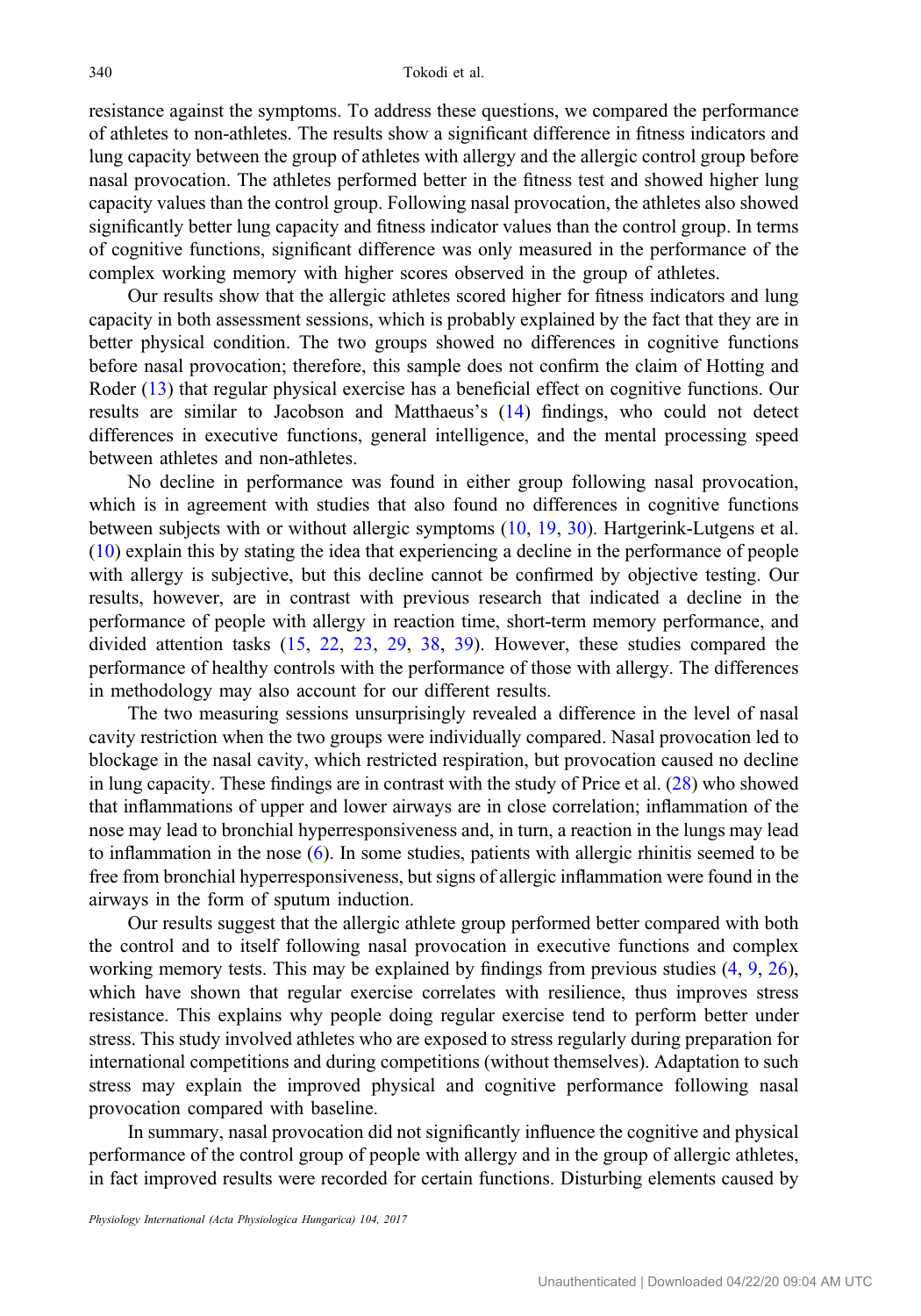<span id="page-7-0"></span>nasal provocation, such as swollen nasal mucosa, sneezing, and watering eyes did not hinder cognitive functions in people with allergy. One explanation may be the competitive spirit of athletes. In sum, this study indicates that exposure to a single, high dose of allergen may result in increased focus in patients with allergy.

Limitation of this study is the low number of participants. We could include only a few allergic athletes of similar age practicing the same sport. Only these participants undertook the unpleasant symptoms of nasal provocation. Moreover, we should mention that in the real life, there is always a chronic exposure to allergens that might result in impaired psychological well-being and cognitive functioning ([19,](#page-8-0) [23\)](#page-8-0).

#### Acknowledgements

The authors would like to thank the following: students of the Institute of Psychology, Department of Cognitive and Neuropsychology, University of Szeged, Csaba Csonka – Department of Biochemistry, Faculty of Medicine, University of Szeged.

## Abbreviations

|             | AR vol. 2–5 : nasal cavity volume from 2 to 5 $\text{cm}^3$ |
|-------------|-------------------------------------------------------------|
|             | AR vol. 0–7 : nasal cavity volume from 0 to 7 $\text{cm}^3$ |
| AR          | : acoustic rhinometry                                       |
| FEV1        | : forced expiratory volume in 1 s                           |
| <b>HST</b>  | : Harvard step test                                         |
| <b>NIPF</b> | : nasal inspiratory peak flow                               |
| PIF         | : peak inspiratory flow                                     |
| <b>STAI</b> | : Spielberger's State-Trait Anxiety Inventory               |
|             |                                                             |

#### REFERENCES

- 1. Alaranta A, Alaranta H, Heliovaara M, Alha P, Palmu P, Helenius I: Allergic rhinitis and pharmacological management in elite athletes. Med. Sci. Sports Exerc. 37, 707–711 (2005)
- 2. Andrade CH, Cianci RG, Malaguti C, Corso SD: The use of step tests for the assessment of exercise capacity in healthy subjects and in patients with chronic lung disease. J. Bras. Pneumol. 38, 116–124 (2012)
- 3. Austin CE, Foreman JC: Acoustic rhinometry compared with posterior rhinomanometry in the measurement of histamine- and bradykinin-induced changes in nasal airway patency. Br. J. Clin. Pharmacol. 37, 33–37 (1994)
- 4. Blank R, Remschmidt R: Hyperkinetic syndrome: the role of allergy among psychological and neurological factors. Eur. Child Adolesc. Psychiatry 3, 220–228 (1994)
- 5. Borres MP: Allergic rhinitis: More than just a stuffy nose. Acta Paediatr. 98, 1088–1092 (2009)
- 6. Braunstahl GJ, Kleinjan A, Overbeek SE, Prins JB, Hoogsteden HC, Fokkens WJ: Segmental bronchial provocation induces nasal inflammation in allergic rhinitis patients. Am. J. Respir. Crit. Care Med. 161, 2051–2057 (2000)
- 7. Burns M, Shanaman JE, Shellenberger CH: A laboratory study of patients with chronic allergic rhinitis: antihistamine effects on skilled performance. J. Allergy Clin. Immunol. 93, 716–724 (1994)
- 8. Chmura J, Nazar K, Kaciuba-Uscilko H: Choice reaction time during graded exercise in relation to blood lactate and plasma catecholamine thresholds. Int. J. Sports Med. 15, 172–176 (1994)
- 9. Fletcher D, Sarkar M: A grounded theory of psychological resistance in Olympic champions. Psychol. Sport Exerc. 13, 669–678 (2012)
- 10. Hartgerink-Lutgens I, Vermeeren A, Vuurman E, Kremer B: Disturbed cognitive functions after nasal provocation in patients with seasonal allergic rhinitis. Clin. Exp. Allergy 39, 500–508 (2009)
- 11. Hawkins HL, Kramer AF, Capaldi D: Aging, exercise, and attention. Psychol. Aging 7, 643–653 (1992)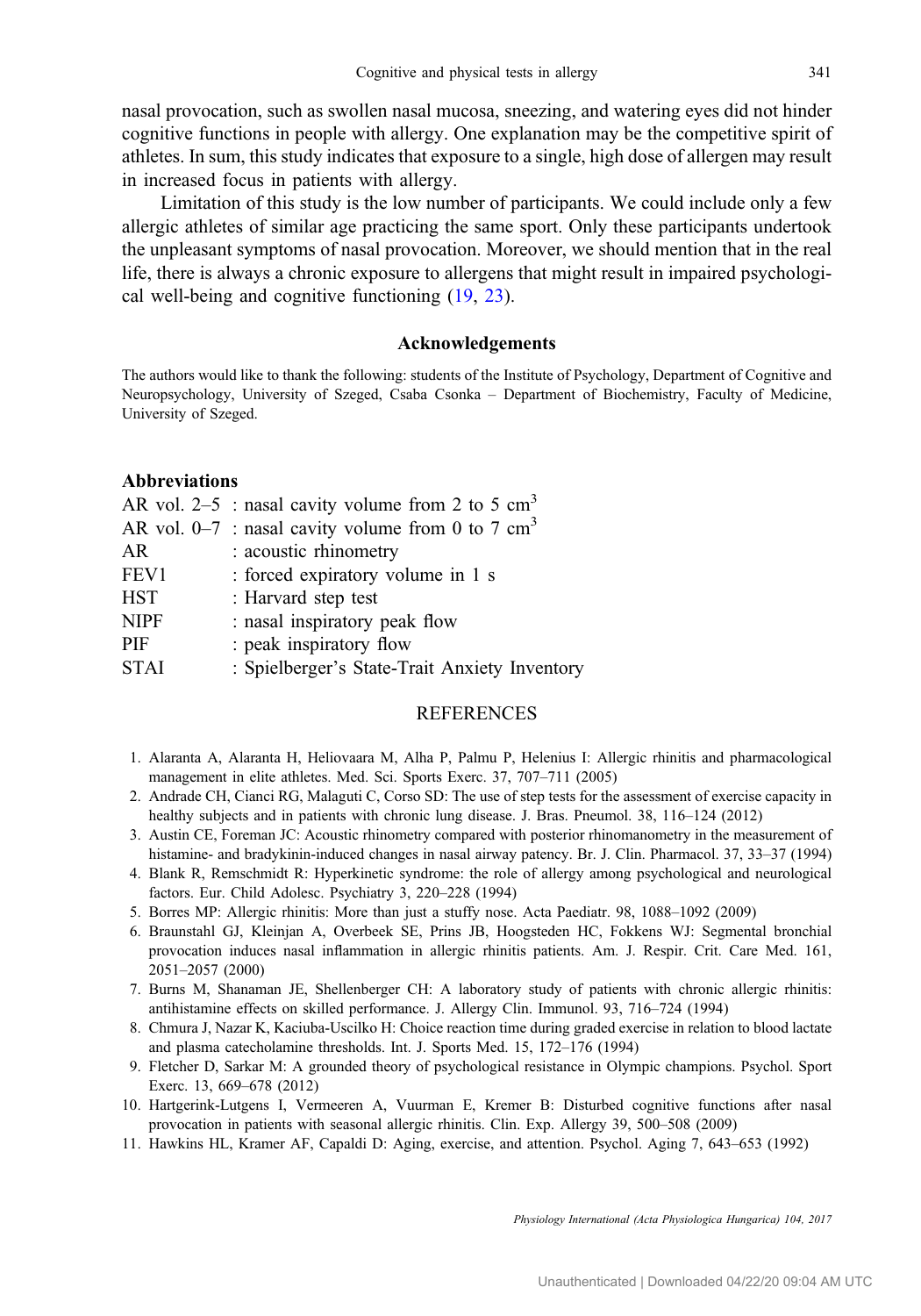- <span id="page-8-0"></span>12. Helenius I, Haahtela T: Allergy and asthma in elite summer sport athletes. J. Allergy Clin. Immunol. 106, 444–452 (2000)
- 13. Hotting K, Roder B: Beneficial effects of physical exercise on neuroplasticity and cognition. Neurosci. Biobehav. Rev. 37, 2243–2257 (2013)
- 14. Jacobson J, Matthaeus L: Athletics and executive functioning how athletic participation and sport type correlate with cognitive performance. Psychol. Sport Exerc. 15, 521–527 (2014)
- 15. Juniper EF, Guyatt GH, Dolovich J: Assessment of quality of life in adolescents with allergic rhinoconjunctivitis: development and testing of a questionnaire for clinical trials. J. Allergy Clin. Immunol. 93, 413–423 (1994)
- 16. Kashihara K, Maruyama T, Murota M, Nakahara Y: Positive effects of acute and moderate physical exercise on cognitive function. J. Physiol. Anthropol. 28, 155–164 (2009)
- 17. Kay GG, Berman B, Mockoviak SH, Morris CE, Reeves D, Starbuck V, Sukenik E, Harris AG: Initial and steady-state effects of diphenhydramine and loratadine on sedation, cognition, mood, and psychomotor performance. Arch. Intern. Med. 157, 2350–2356 (1997)
- 18. Kremer B: Quality of life scales in allergic rhinitis. Curr. Opin. Allergy Clin. Immunol. 4, 171–176 (2004)
- 19. Kremer B, den Hartog HM, Jolles J: Relationship between allergic rhinitis, disturbed cognitive functions and psychological well-being. Clin. Exp. Allergy 32, 1310–1315 (2002)
- 20. Laforest L, Bousquet J, Pietri G, Sazonov Kocevar V, Yin D, Pacheco Y, Van Ganse E: Quality of life during pollen season in patients with seasonal allergic rhinitis with or without asthma. Int. Arch. Allergy Immunol. 136, 281–286 (2005)
- 21. Leynaert B, Neukirch C, Liard R, Bousquet J, Neukirch F: Quality of life in allergic rhinitis and asthma. A population-based study of young adults. Am. J. Respir. Crit. Care Med. 162, 1391–1396 (2000)
- 22. Marshall PS, Colon EA: Effects of allergy season on mood and cognitive function. Ann. Allergy 71, 251–258 (1993)
- 23. Marshall PS, O'Hara C, Steinberg P: Effects of seasonal allergic rhinitis on selected cognitive abilities. Ann. Allergy Asthma Immunol. 84, 403–410 (2000)
- 24. McMorris T, Keen P: Effect of exercise on simple reaction times of recreational athletes. Percept. Mot. Skills. 78, 123–130 (1994)
- 25. McMorris T, Myers S, MacGillivary WW, Sexsmith JR, Fallowfield J, Graydon J, Forster D: Exercise, plasma catecholamine concentrations and decision-making performance of soccer players on a soccer-specific test. J. Sports Sci. 17, 667–676 (1999)
- 26. Nezhad MAS, Besharat MA: Relations of resilience and hardiness with sport achievement and mental health in a sample of athletes. Procedia Soc. Behav. Sci. 5, 757–763 (2010)
- 27. Ottaviano G, Scadding GK, Coles S, Lund VJ: Peak nasal inspiratory flow; normal range in adult population. Rhinology 44, 32–35 (2006)
- 28. Price DB, Swern A, Tozzi CA, Philip G, Polos P: Effect of montelukast on lung function in asthma patients with allergic rhinitis: analysis from the COMPACT trial. Allergy 61, 737–742 (2006)
- 29. Reilly MC, Tanner A, Meltzer EO: Work, classroom and activity impairment instruments. Validation studies in allergic rhinitis. Clin. Drug. Investig. 11, 278–288 (1996)
- 30. Richerson HB, Seebohm PM: Nasal airway response to exercise. J. Allergy 41, 269–284 (1968)
- 31. Rikli RE, Edwards DJ: Effects of a three-year exercise program on motor function and cognitive processing speed in older women. Res. Q. Exerc. Sport 62, 61–67 (1991)
- 32. Simons FE, Fraser TG, Reggin JD, Roberts JR, Simons KJ: Adverse central nervous system effects of older antihistamines in children. Pediatr. Allergy Immunol. 7, 22–27 (1996)
- 33. Sipos K, Sipos N (1983): The development and validation of the Hungarian form of the State-Trait Anxiety Inventory. In: Cross-Cultural Anxiety, eds Spielberger CD, Diaz-Guerrero R, Hemisphere Publishing Corporation, Washington, pp. 27–39
- 34. Spaeth J, Klimek L, Mosges R: Sedation in allergic rhinitis is caused by the condition and not by antihistamine treatment. Allergy 51, 893–906 (1996)
- 35. Swart F, Schuurmans MM, Heydenreich JC, Pieper CH, Bolliger CT: Comparison of a new desktop spirometer (Spirospec) with a laboratory spirometer in a respiratory out-patient clinic. Respir. Care 48, 591–595 (2003)
- 36. Szendi I, Kiss G, Racsmány M, Pléh C, Janka Z (2005): Neuropsychological examination of cognitive function. In: Kortünet vagy kórtünet? Mentális zavarok az id skorban [Symptom of Age or Symptom of Disease? Mental Disorders in Aging], ed Tariska P, Medicina, Budapest, pp. 114–161
- 37. Tánczos T, Janacsek K, Németh D: The relationship between working memory, executive functions and school performance. Alkalmazott Pszichológia [Appl. Psychol.] 14, 55-75 (2014)